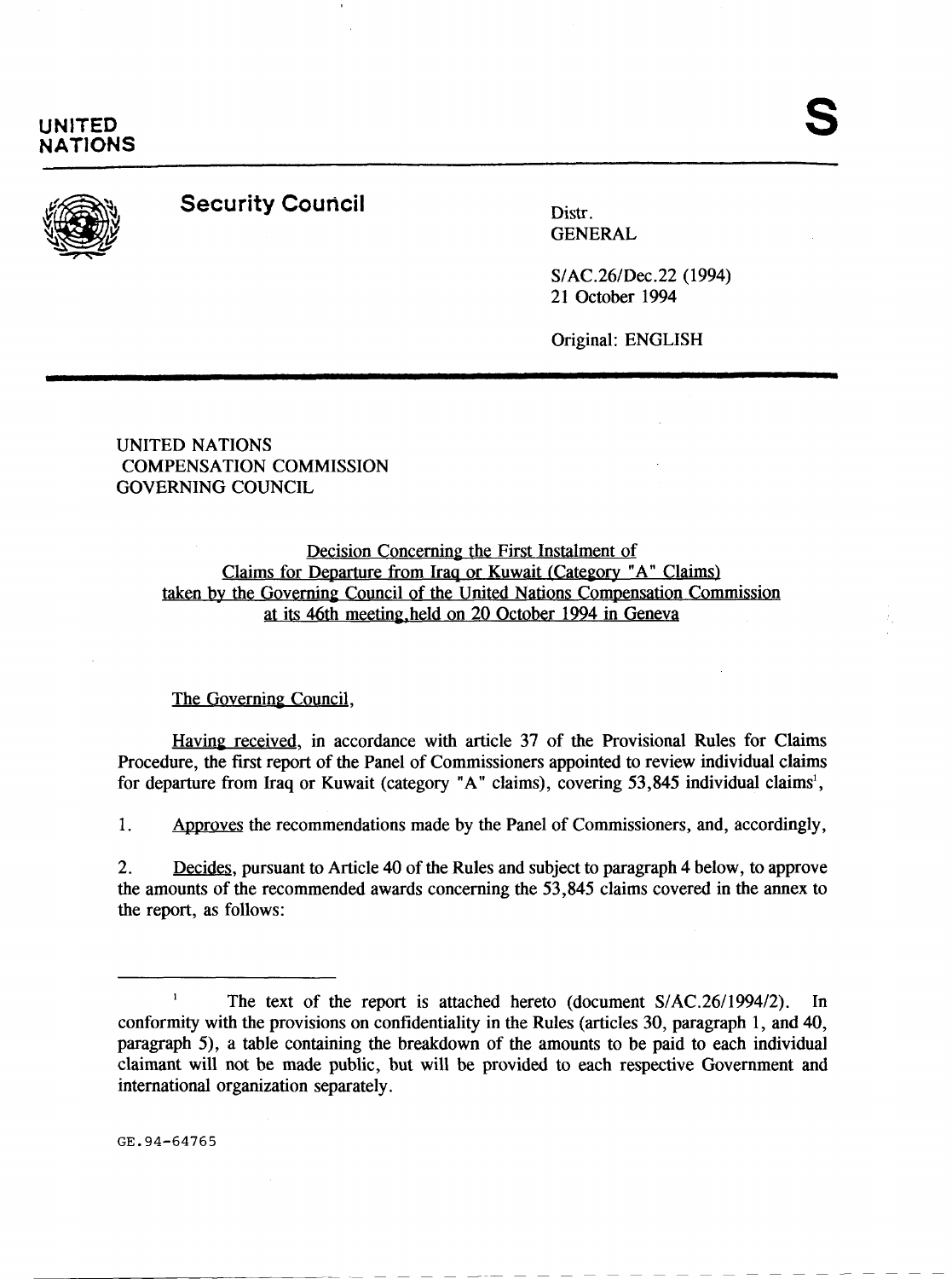| Country                            | <b>Number of Claims</b><br><b>Recommended for Payment</b> | <b>Amount of</b><br>Compensation<br>Recommended<br>(USS) |
|------------------------------------|-----------------------------------------------------------|----------------------------------------------------------|
| Australia                          | 68                                                        | 338,500.00                                               |
| Austria                            | 1                                                         | 8,000.00                                                 |
| Bahrain                            | 20                                                        | 81,000.00                                                |
| Bangladesh                         | 4,551                                                     | 17,746,000.00                                            |
| Belgium                            | 6                                                         | 23,500.00                                                |
| Bosnia and Herzegovina             | 100                                                       | 408,000.00                                               |
| <b>Brazil</b>                      | 133                                                       | 527,500.00                                               |
| Cameroon                           | 1                                                         | 2,500.00                                                 |
| Canada                             | 16                                                        | 72,500.00                                                |
| China                              | 900                                                       | 3,600,000.00                                             |
| Croatia                            | 206                                                       | 840,500.00                                               |
| Czech and Slovak F.R. <sup>2</sup> | 96                                                        | 413,000.00                                               |
| Czech Republic                     | $\mathbf{1}$                                              | 4,000.00                                                 |
| Denmark                            | 16                                                        | 50,500.00                                                |
| Egypt                              | 23,334                                                    | 61,334,000.00                                            |
| Estonia                            | 4                                                         | 24,000.00                                                |
| Finland                            | 9                                                         | 41,500.00                                                |
| France                             | 228                                                       | 997,500.00                                               |
| Germany                            | 66                                                        | 271,500.00                                               |
| Ghana                              | $\mathbf{l}$                                              | 2,500.00                                                 |
| Greece                             | $\boldsymbol{6}$                                          | 27,500.00                                                |
| Hungary                            | 63                                                        | 294,500.00                                               |

<sup>2</sup><br>These claims were submitted before the Czech and Slovak Federal Republic ceased to exist. Awards of compensation are to be paid to the Governments of the Czech Republic and the Slovak Republic, respectively.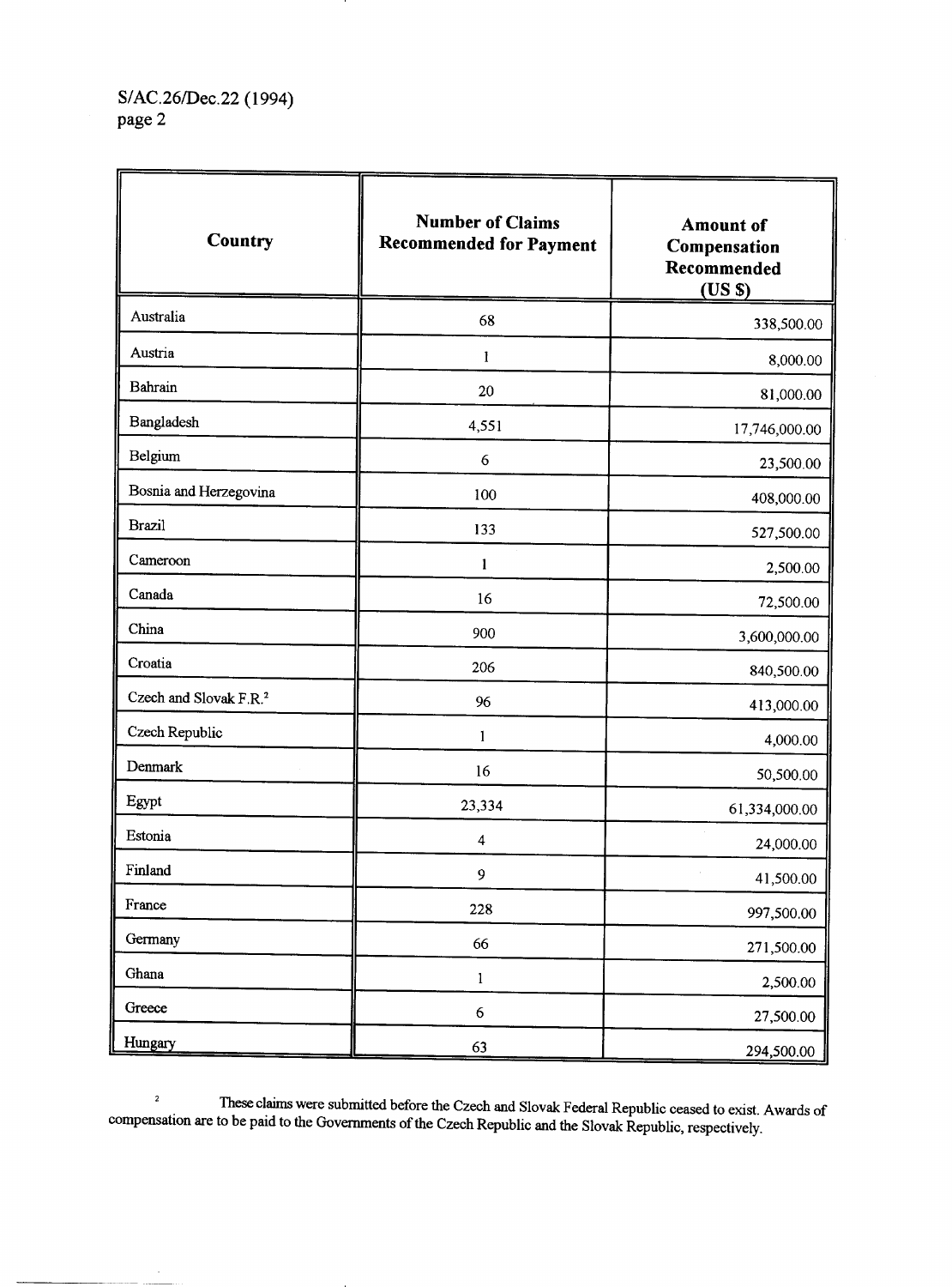| Country                                  | <b>Number of Claims</b><br><b>Recommended for</b><br>Payment | <b>Amount</b> of<br>Compensation<br>Recommended<br>(USS) |
|------------------------------------------|--------------------------------------------------------------|----------------------------------------------------------|
| Iceland                                  | 1                                                            | 5,000.00                                                 |
| India                                    | 6,219                                                        | 24,736,000.00                                            |
| Iran                                     | 201                                                          | 672,000.00                                               |
| Ireland                                  | 99                                                           | 359,500.00                                               |
| Japan                                    | 48                                                           | 216,000.00                                               |
| Jordan                                   | 123                                                          | 309,000.00                                               |
| Kenya                                    | 15                                                           | 55,000.00                                                |
| Republic of Korea                        | 170                                                          | 435,000.00                                               |
| Kuwait                                   | 3,482                                                        | 17,348,500.00                                            |
| The Former Yugoslav Rep. of<br>Macedonia | 74                                                           | 296,000.00                                               |
| Malta                                    | 3                                                            | 13,000.00                                                |
| Morocco                                  | 55                                                           | 216,000.00                                               |
| Nepal                                    | 74                                                           | 298,500.00                                               |
| Netherlands                              | 125                                                          | 497,000.00                                               |
| New Zealand                              | 14                                                           | 61,000.00                                                |
| Niger                                    | 3                                                            | 15,000.00                                                |
| Nigeria                                  | $\mathfrak s$                                                | 25,000.00                                                |
| Norway                                   | $\overline{\mathbf{4}}$                                      | 18,000.00                                                |
| Pakistan                                 | 3,027                                                        | 12,226,000.00                                            |
| Philippines                              | 550                                                          | 2,192,500.00                                             |
| Poland                                   | 324                                                          | 1,349,000.00<br>۰                                        |
| Romania                                  | 217                                                          | 571,000.00                                               |
| <b>Russian Federation</b>                | 649                                                          | 2.876,000.00                                             |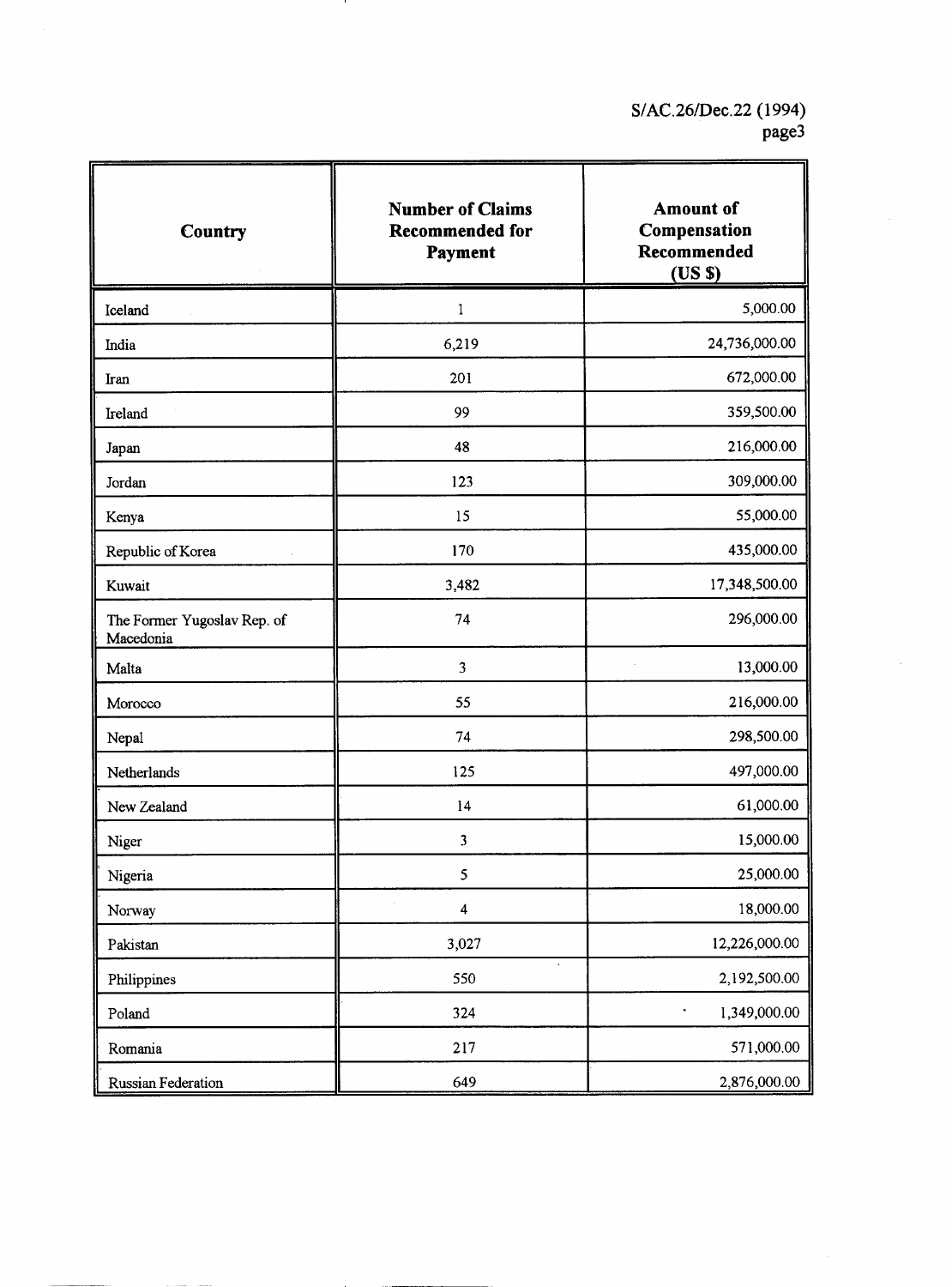S/AC.26/Dec.22 (1994)<br>page 4

| Country                                                       | <b>Number of Claims</b><br><b>Recommended for</b><br>Payment | <b>Amount</b> of<br>Compensation<br>Recommended<br>(USS) |
|---------------------------------------------------------------|--------------------------------------------------------------|----------------------------------------------------------|
| Seychelles                                                    | 1                                                            | 5,000.00                                                 |
| Singapore                                                     | $\overline{\mathbf{4}}$                                      | 23,500.00                                                |
| Slovenia                                                      | 161                                                          | 526,000.00                                               |
| Sri Lanka                                                     | 6,385                                                        | 25,117,000.00                                            |
| Sudan                                                         | 335                                                          | 1,276,500.00                                             |
| Sweden                                                        | 49                                                           | 196,000.00                                               |
| Switzerland                                                   | 6                                                            | 31,500.00                                                |
| Syria                                                         | 138                                                          | 576,000.00                                               |
| Thailand                                                      | 330                                                          | 1,322,500.00                                             |
| Turkey                                                        | 108                                                          | 433,000.00                                               |
| Ukraine                                                       | 123                                                          | 508,000.00                                               |
| UNDP (Jerusalem)                                              | 59                                                           | 286,500.00                                               |
| <b>United Kingdom</b>                                         | 240                                                          | 819,000.00                                               |
| <b>United States</b>                                          | 200                                                          | 889,500.00                                               |
| Vietnam                                                       | 378                                                          | 1,512,000.00                                             |
| The Federal Republic of Yugoslavia<br>(Serbia and Montenegro) | 20                                                           | 80,000.00                                                |
| <b>Total</b>                                                  | 53,845                                                       | 185,500,500.00                                           |